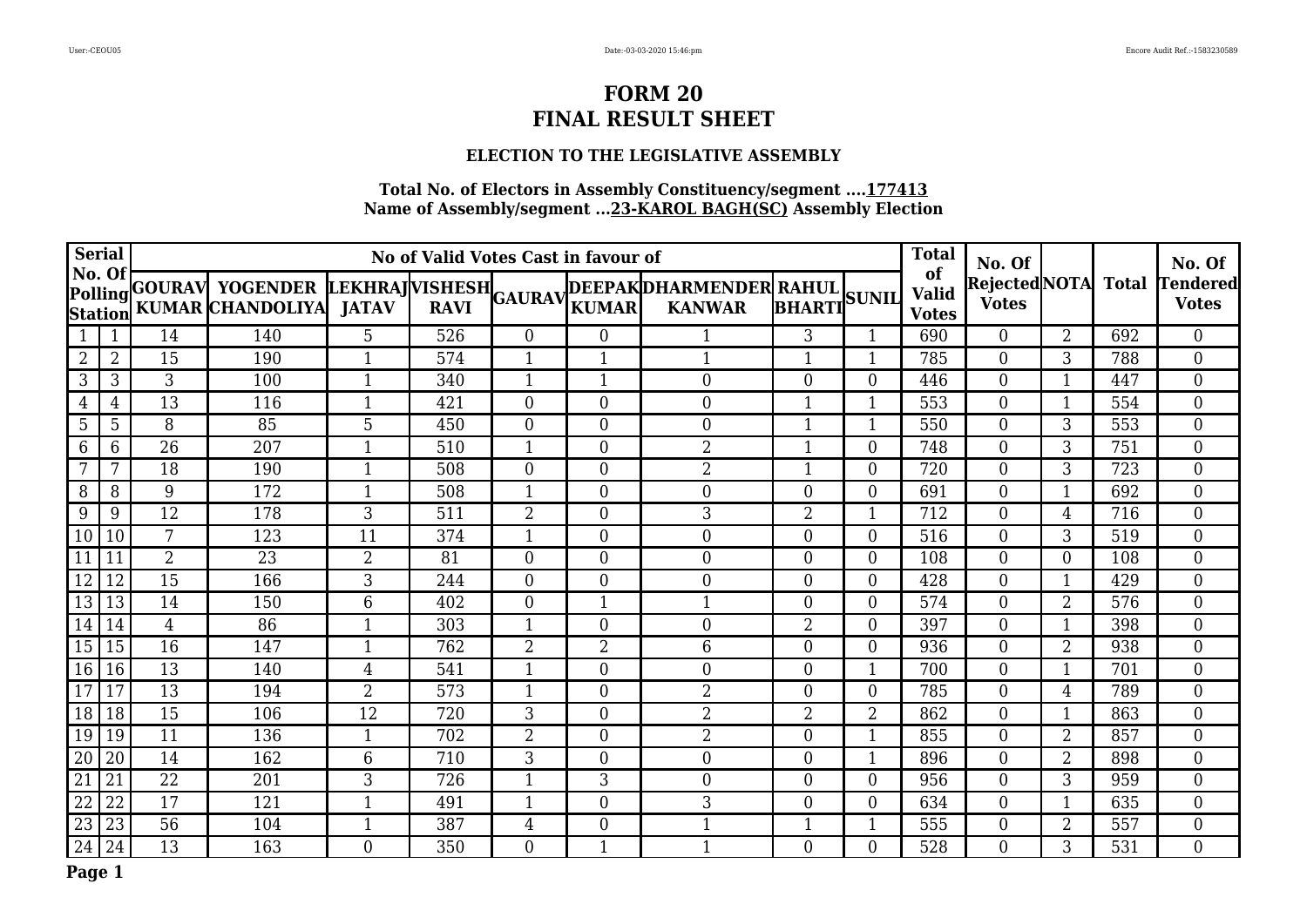#### **ELECTION TO THE LEGISLATIVE ASSEMBLY**

| <b>Serial</b>   |    |                |                                                                            | No of Valid Votes Cast in favour of |             | <b>Total</b><br>of | No. Of           |                                                                           |                | No. Of         |                              |                                     |                |     |                                 |
|-----------------|----|----------------|----------------------------------------------------------------------------|-------------------------------------|-------------|--------------------|------------------|---------------------------------------------------------------------------|----------------|----------------|------------------------------|-------------------------------------|----------------|-----|---------------------------------|
| No. Of          |    |                | Polling GOURAV YOGENDER LEKHRAJ VISHESH GAURAV<br>Station KUMAR CHANDOLIYA | <b>JATAV</b>                        | <b>RAVI</b> |                    |                  | <b> DEEPAKDHARMENDER  RAHUL   </b><br>  KUMAR    KANWAR    BHARTI   SUNIL |                |                | <b>Valid</b><br><b>Votes</b> | Rejected NOTA Total<br><b>Votes</b> |                |     | <b>Tendered</b><br><b>Votes</b> |
| 25              | 25 | 20             | 116                                                                        | $\overline{2}$                      | 307         | $\overline{2}$     |                  | $\overline{0}$                                                            |                | $\theta$       | 449                          | $\theta$                            | 3              | 452 | $\overline{0}$                  |
| 26              | 26 | 26             | 204                                                                        | $\overline{0}$                      | 272         | $\overline{0}$     | $\overline{0}$   | $\boldsymbol{0}$                                                          |                | $\overline{0}$ | 503                          | $\boldsymbol{0}$                    | 1              | 504 | $\boldsymbol{0}$                |
| 27              | 27 | 22             | 323                                                                        | 3                                   | 462         | 1                  | $\Omega$         | $\mathbf{1}$                                                              | 0              | $\overline{0}$ | 812                          | $\overline{0}$                      | 3              | 815 | $\boldsymbol{0}$                |
| 28              | 28 | 29             | 238                                                                        | 4                                   | 482         | $\mathbf{1}$       | 1                | $\mathbf{1}$                                                              |                | $\mathbf{1}$   | 758                          | $\overline{0}$                      | 7              | 765 | $\boldsymbol{0}$                |
| 29              | 29 | 10             | 192                                                                        | $\overline{0}$                      | 702         | $\overline{0}$     | 1                | $\mathbf{1}$                                                              |                | $\overline{0}$ | 907                          | $\overline{0}$                      | 3              | 910 | $\boldsymbol{0}$                |
| 30              | 30 | 9              | 137                                                                        | 4                                   | 709         | 4                  |                  | 3                                                                         | $\Omega$       | 1              | 868                          | $\overline{0}$                      | 3              | 871 | $\boldsymbol{0}$                |
| 31              | 31 | 14             | 113                                                                        | 1                                   | 433         | $\overline{0}$     | $\boldsymbol{0}$ | $\boldsymbol{0}$                                                          | $\overline{2}$ | $\overline{0}$ | 563                          | $\overline{0}$                      | $\mathbf{1}$   | 564 | $\boldsymbol{0}$                |
| 32              | 32 | 10             | 77                                                                         | 9                                   | 457         | $\overline{0}$     | $\overline{0}$   | $\overline{0}$                                                            |                | $\overline{0}$ | 554                          | $\overline{0}$                      | $\overline{0}$ | 554 | $\boldsymbol{0}$                |
| 33              | 33 | $\overline{4}$ | 63                                                                         | 10                                  | 441         | $\mathbf{1}$       | $\overline{0}$   | $\overline{0}$                                                            | $\Omega$       | $\theta$       | 519                          | $\overline{0}$                      | $\overline{2}$ | 521 | $\boldsymbol{0}$                |
| 34              | 34 | 32             | 212                                                                        | 2                                   | 601         | $\mathbf{1}$       | $\boldsymbol{0}$ | $\overline{2}$                                                            | $\theta$       | $\overline{0}$ | 850                          | $\theta$                            | $\overline{2}$ | 852 | $\boldsymbol{0}$                |
| 35              | 35 | 30             | 243                                                                        | 4                                   | 415         | $\overline{0}$     | $\overline{0}$   | $\boldsymbol{0}$                                                          |                | $\overline{0}$ | 693                          | $\overline{0}$                      | $\overline{2}$ | 695 | $\boldsymbol{0}$                |
| 36              | 36 | 15             | 164                                                                        | 4                                   | 436         | 1                  | $\overline{0}$   | 1                                                                         | 3              | 1              | 625                          | $\overline{0}$                      | 3              | 628 | $\boldsymbol{0}$                |
| $\overline{37}$ | 37 | 10             | 224                                                                        | 1                                   | 560         | $\overline{2}$     | $\boldsymbol{0}$ | $\mathbf{1}$                                                              | $\overline{0}$ | $\mathbf{1}$   | 799                          | $\overline{0}$                      | $\overline{2}$ | 801 | $\boldsymbol{0}$                |
| 38              | 38 | 12             | 198                                                                        | 4                                   | 454         | 4                  | $\overline{0}$   | 1                                                                         | $\overline{0}$ | 1              | 674                          | $\overline{0}$                      | 4              | 678 | $\boldsymbol{0}$                |
| 39              | 39 | 10             | 236                                                                        | $\Omega$                            | 593         | $\overline{4}$     |                  | $\overline{2}$                                                            |                | $\Omega$       | 847                          | $\overline{0}$                      | 6              | 853 | $\boldsymbol{0}$                |
| 40              | 40 | 21             | 203                                                                        | 1                                   | 375         | $\mathbf{1}$       | 1                | 16                                                                        | $\theta$       | $\overline{0}$ | 618                          | $\theta$                            | $\overline{2}$ | 620 | $\boldsymbol{0}$                |
| 41              | 41 | $6\,$          | 135                                                                        | $\overline{0}$                      | 267         | $\overline{0}$     | $\overline{0}$   | 37                                                                        | $\overline{0}$ | $\overline{0}$ | 445                          | $\boldsymbol{0}$                    | 4              | 449 | $\boldsymbol{0}$                |
| 42              | 42 | 14             | 188                                                                        | $\Omega$                            | 413         | $\overline{2}$     | $\overline{0}$   | $\overline{0}$                                                            | $\Omega$       | $\Omega$       | 617                          | $\overline{0}$                      | 1              | 618 | $\mathbf{1}$                    |
| 43              | 43 | 9              | 112                                                                        | $\overline{0}$                      | 220         | $\overline{0}$     | $\boldsymbol{0}$ | $\mathbf{1}$                                                              | $\overline{0}$ | $\overline{0}$ | 342                          | $\overline{0}$                      | $\overline{2}$ | 344 | $\boldsymbol{0}$                |
| 44              | 44 | $\overline{5}$ | 72                                                                         | $\overline{0}$                      | 142         | 1                  | $\overline{0}$   | $\overline{0}$                                                            | $\overline{0}$ | $\overline{0}$ | 220                          | $\overline{0}$                      | 0              | 220 | $\boldsymbol{0}$                |
| 45              | 45 | 15             | 219                                                                        | $\overline{0}$                      | 312         | $\overline{2}$     | $\overline{0}$   | 1                                                                         | $\Omega$       | 1              | 550                          | $\boldsymbol{0}$                    | 4              | 554 | $\boldsymbol{0}$                |
| 46              | 46 | 26             | 427                                                                        | $\overline{0}$                      | 241         | $\overline{0}$     | $\boldsymbol{0}$ | $\mathbf{0}$                                                              | $\theta$       |                | 695                          | $\theta$                            | 8              | 703 | $\boldsymbol{0}$                |
| 47              | 47 | 22             | 381                                                                        | $\overline{0}$                      | 305         | $\overline{0}$     | 1                | $\overline{0}$                                                            | $\overline{0}$ | $\overline{0}$ | 709                          | $\boldsymbol{0}$                    | 5              | 714 | $\boldsymbol{0}$                |
| 48              | 48 | 22             | 244                                                                        | 2                                   | 630         | $\Omega$           | $\overline{0}$   | $\overline{0}$                                                            |                | $\Omega$       | 899                          | $\overline{0}$                      | 6              | 905 | $\overline{0}$                  |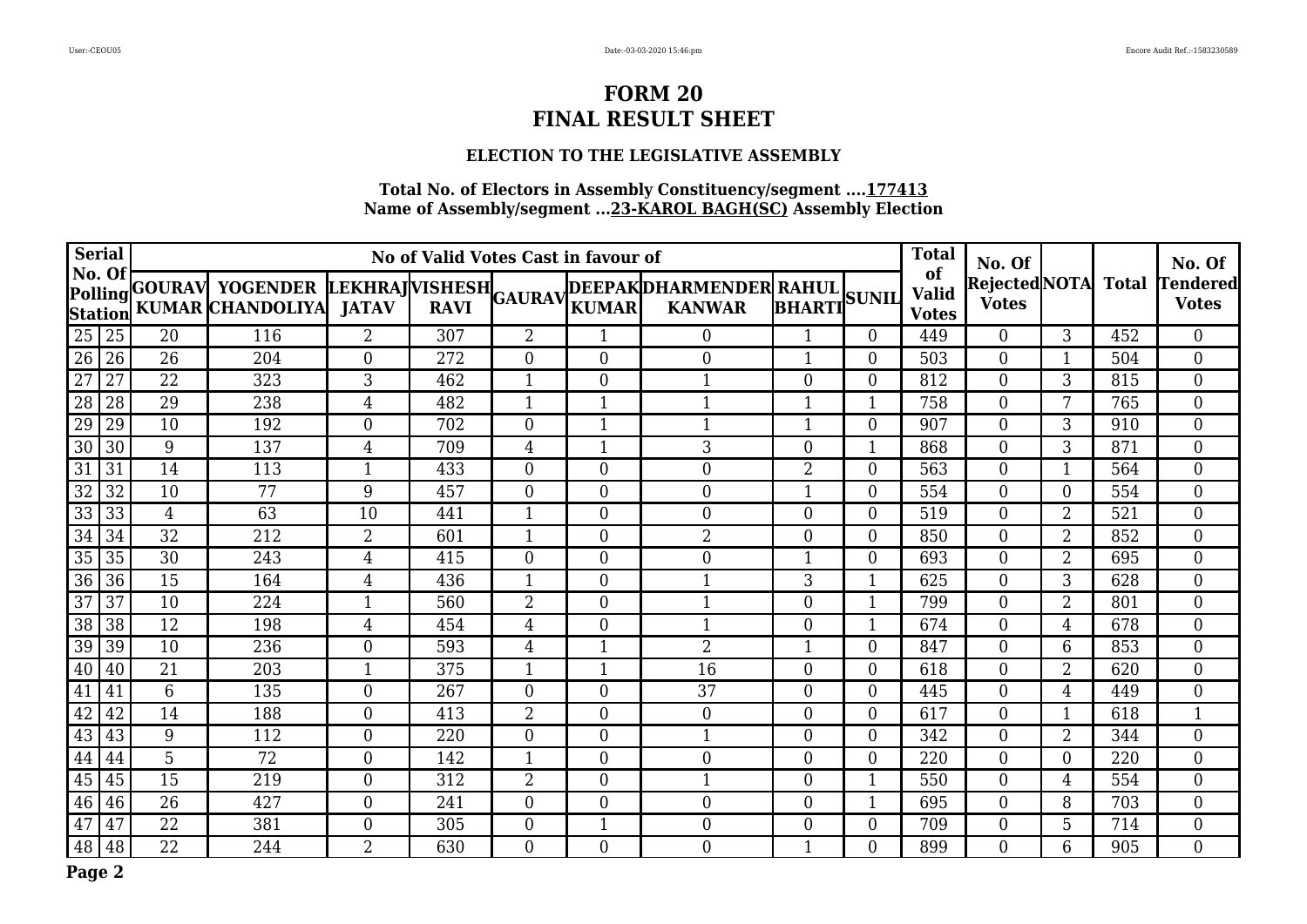#### **ELECTION TO THE LEGISLATIVE ASSEMBLY**

| <b>Serial</b> |    |                |                                                                            |                | No of Valid Votes Cast in favour of |                  |                  |                                          |                |                | <b>Total</b>                       | No. Of                              |                |              | No. Of                   |
|---------------|----|----------------|----------------------------------------------------------------------------|----------------|-------------------------------------|------------------|------------------|------------------------------------------|----------------|----------------|------------------------------------|-------------------------------------|----------------|--------------|--------------------------|
| No. Of        |    |                | Polling GOURAV YOGENDER LEKHRAJ VISHESH GAURAV<br>Station KUMAR CHANDOLIYA | <b>JATAV</b>   | <b>RAVI</b>                         |                  | <b>KUMAR</b>     | DEEPAKDHARMENDER RAHUL,<br><b>KANWAR</b> | BHARTISUNIL    |                | of<br><b>Valid</b><br><b>Votes</b> | <b>RejectedNOTA</b><br><b>Votes</b> |                | <b>Total</b> | Tendered<br><b>Votes</b> |
| 49            | 49 | 21             | 198                                                                        | 10             | 408                                 | 1                | $\Omega$         | $\Omega$                                 | 0              | $\Omega$       | 638                                | $\theta$                            | 3              | 641          | $\overline{0}$           |
| 50            | 50 | 17             | 196                                                                        | 2              | 657                                 | $\overline{2}$   | 0                | 1                                        | $\overline{0}$ | $\overline{2}$ | 877                                | $\boldsymbol{0}$                    | 4              | 881          | $\overline{0}$           |
| 51            | 51 | 16             | 169                                                                        | 1              | 642                                 | 3                | 1                | $\overline{2}$                           | 2              | 1              | 837                                | $\overline{0}$                      | $\overline{2}$ | 839          | $\overline{0}$           |
| 52            | 52 | 15             | 220                                                                        | $\overline{2}$ | 609                                 | $\overline{0}$   | $\boldsymbol{0}$ | $\mathbf{0}$                             | $\overline{0}$ | $\theta$       | 846                                | $\overline{0}$                      | 5              | 851          | $\boldsymbol{0}$         |
| 53            | 53 | $\overline{4}$ | 108                                                                        | 3              | 296                                 | 3                | $\overline{0}$   | $\boldsymbol{0}$                         | 0              | $\overline{0}$ | 414                                | $\theta$                            | $\Omega$       | 414          | $\overline{0}$           |
| 54            | 54 | 3              | 163                                                                        | 2              | 291                                 | $\boldsymbol{0}$ | 1                | $\mathbf{0}$                             | $\overline{0}$ | 1              | 461                                | $\boldsymbol{0}$                    | $\mathbf 1$    | 462          | $\boldsymbol{0}$         |
| 55            | 55 | 23             | 241                                                                        | $\overline{2}$ | 640                                 | 3                | $\overline{0}$   | $\mathbf{0}$                             | $\theta$       | $\theta$       | 909                                | $\overline{0}$                      |                | 910          | $\boldsymbol{0}$         |
| 56            | 56 | 8              | 172                                                                        | 1              | 343                                 | $\boldsymbol{0}$ | 1                | 1                                        | 2              | $\overline{0}$ | 528                                | $\boldsymbol{0}$                    | 3              | 531          | $\overline{0}$           |
| 57            | 57 | 17             | 284                                                                        | 2              | 477                                 | $\overline{2}$   | $\overline{0}$   | $\overline{0}$                           | 0              | $\overline{2}$ | 784                                | $\overline{0}$                      | -1             | 785          | $\overline{0}$           |
| 58            | 58 | 18             | 250                                                                        | $\overline{2}$ | 407                                 | $\overline{0}$   | $\boldsymbol{0}$ | $\overline{0}$                           | $\overline{0}$ | $\overline{0}$ | 677                                | $\overline{0}$                      | 3              | 680          | $\boldsymbol{0}$         |
| 59            | 59 | 26             | 175                                                                        | 2              | 423                                 | $\overline{0}$   | $\overline{0}$   | $\boldsymbol{0}$                         | $\overline{0}$ | $\overline{0}$ | 626                                | $\boldsymbol{0}$                    | $\overline{2}$ | 628          | $\overline{0}$           |
| 60            | 60 | 8              | 182                                                                        | 7              | 379                                 | $\overline{0}$   | $\overline{0}$   | $\overline{0}$                           | 0              | 1              | 577                                | $\overline{0}$                      | $\overline{2}$ | 579          | $\boldsymbol{0}$         |
| 61            | 61 | 5              | 96                                                                         | $\mathbf{1}$   | 229                                 | $\mathbf{1}$     | $\boldsymbol{0}$ | $\boldsymbol{0}$                         | $\overline{0}$ | $\overline{0}$ | 332                                | $\overline{0}$                      | $\theta$       | 332          | $\boldsymbol{0}$         |
| 62            | 62 | 13             | 208                                                                        | 3              | 522                                 | 3                | $\overline{0}$   | $\overline{0}$                           | 2              | $\overline{2}$ | 753                                | $\overline{0}$                      | $\overline{2}$ | 755          | $\overline{0}$           |
| 63            | 63 | 16             | 91                                                                         | 1              | 304                                 | $\mathbf{1}$     | $\boldsymbol{0}$ | $\mathbf{0}$                             | $\theta$       | $\theta$       | 413                                | $\mathbf{0}$                        | $\Omega$       | 413          | $\boldsymbol{0}$         |
| 64            | 64 | 24             | 218                                                                        | 1              | 449                                 | 3                | $\boldsymbol{0}$ | $\mathbf{0}$                             | $\theta$       | $\theta$       | 695                                | $\overline{0}$                      |                | 696          | $\boldsymbol{0}$         |
| 65            | 65 | 18             | 195                                                                        | -1             | 445                                 | $\mathbf{1}$     | $\overline{0}$   | $\mathbf{0}$                             | $\overline{0}$ | 1              | 661                                | $\boldsymbol{0}$                    | 6              | 667          | $\boldsymbol{0}$         |
| 66            | 66 | 13             | 130                                                                        | 2              | 258                                 | $\overline{0}$   | 1                | $\overline{0}$                           | $\Omega$       | $\Omega$       | 404                                | $\overline{0}$                      | 3              | 407          | $\boldsymbol{0}$         |
| 67            | 67 | 11             | 157                                                                        | 4              | 301                                 | $\overline{0}$   | 1                | $\mathbf{0}$                             | $\overline{0}$ | $\theta$       | 474                                | $\overline{0}$                      | 3              | 477          | $\boldsymbol{0}$         |
| 68            | 68 | 8              | 144                                                                        | 1              | 316                                 | $\overline{0}$   | 1                | $\overline{0}$                           | 0              | $\overline{0}$ | 470                                | $\overline{0}$                      | $\Omega$       | 470          | $\overline{0}$           |
| 69            | 69 | 5              | 137                                                                        |                | 241                                 | $\mathbf{1}$     | $\boldsymbol{0}$ | $\mathbf{0}$                             | $\theta$       | 1              | 386                                | $\boldsymbol{0}$                    | $\Omega$       | 386          | $\boldsymbol{0}$         |
| 70            | 70 | 16             | 263                                                                        | 4              | 537                                 | $\mathbf{1}$     | $\boldsymbol{0}$ | 4                                        | $\theta$       | $\overline{2}$ | 827                                | $\theta$                            | 5              | 832          | $\boldsymbol{0}$         |
| 71            | 71 | 20             | 150                                                                        |                | 453                                 | $\boldsymbol{0}$ | $\boldsymbol{0}$ | $\mathbf{0}$                             |                | $\overline{0}$ | 625                                | $\boldsymbol{0}$                    |                | 626          | $\boldsymbol{0}$         |
| 72            | 72 | 27             | 332                                                                        | 1              | 218                                 | $\overline{0}$   | $\overline{0}$   | $\overline{0}$                           | $\theta$       | $\Omega$       | 578                                | $\overline{0}$                      | 7              | 585          | $\overline{0}$           |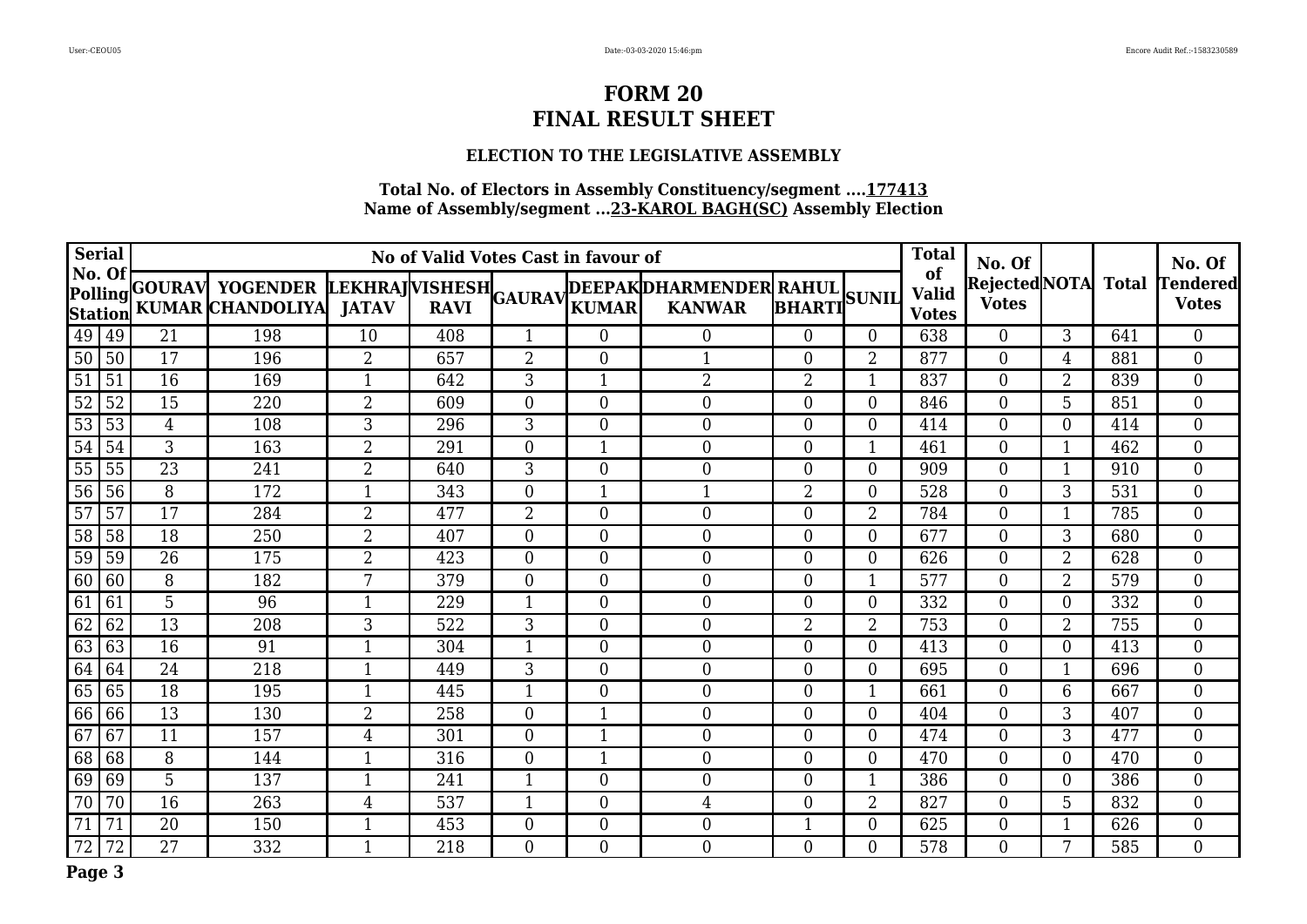#### **ELECTION TO THE LEGISLATIVE ASSEMBLY**

| <b>Serial</b> |                 |                                                                            |                  | No of Valid Votes Cast in favour of |                  |                  |                                          |                     |                | <b>Total</b>                       | No. Of                              |                |              | No. Of                    |
|---------------|-----------------|----------------------------------------------------------------------------|------------------|-------------------------------------|------------------|------------------|------------------------------------------|---------------------|----------------|------------------------------------|-------------------------------------|----------------|--------------|---------------------------|
| No. Of        |                 | Polling GOURAV YOGENDER LEKHRAJ VISHESH GAURAV<br>Station KUMAR CHANDOLIYA | <b>JATAV</b>     | <b>RAVI</b>                         |                  | <b>KUMAR</b>     | DEEPAK DHARMENDER RAHUL<br><b>KANWAR</b> | <b>BHARTI</b> SUNIL |                | of<br><b>Valid</b><br><b>Votes</b> | <b>RejectedNOTA</b><br><b>Votes</b> |                | <b>Total</b> | Tendered <br><b>Votes</b> |
| 73<br>73      | 19              | 295                                                                        | $\overline{0}$   | 456                                 | 1                | $\overline{0}$   | $\overline{0}$                           | $\Omega$            | 2              | 773                                | $\overline{0}$                      | 5              | 778          | $\overline{0}$            |
| 74<br>74      | 13              | 201                                                                        | 6                | 372                                 | $\overline{2}$   | $\overline{0}$   | $\boldsymbol{0}$                         | 0                   | $\overline{0}$ | 594                                | $\overline{0}$                      | 3              | 597          | $\overline{0}$            |
| 75<br>75      | 7               | 119                                                                        | $\overline{0}$   | 199                                 | $\boldsymbol{0}$ | $\overline{0}$   | $\mathbf{0}$                             | $\overline{0}$      | $\overline{0}$ | 325                                | $\boldsymbol{0}$                    | -1             | 326          | $\boldsymbol{0}$          |
| 76<br>76      | 24              | 247                                                                        | 1                | 502                                 | $\overline{0}$   | 1                | $\mathbf{0}$                             | $\overline{0}$      | 1              | 776                                | $\overline{0}$                      | $\overline{2}$ | 778          | $\boldsymbol{0}$          |
| 77<br>77      | 26              | 231                                                                        | $\overline{2}$   | 455                                 | 1                | $\overline{0}$   | -1                                       | 4                   | $\overline{0}$ | 720                                | $\overline{0}$                      | $\overline{2}$ | 722          | $\overline{0}$            |
| 78<br>78      | 20              | 239                                                                        | $\overline{0}$   | 307                                 | $\boldsymbol{0}$ |                  | $\mathbf{0}$                             |                     | $\overline{0}$ | 568                                | $\boldsymbol{0}$                    | 9              | 577          | $\boldsymbol{0}$          |
| 79<br>79      | 6               | 121                                                                        | $\overline{0}$   | 174                                 | $\overline{0}$   | $\boldsymbol{0}$ | $\mathbf{0}$                             | $\theta$            | $\overline{0}$ | 301                                | $\theta$                            | $\Omega$       | 301          | $\boldsymbol{0}$          |
| 80<br>80      | 35              | 342                                                                        | $\boldsymbol{0}$ | 326                                 | 1                | $\boldsymbol{0}$ | $\mathbf{0}$                             | $\overline{0}$      | $\overline{0}$ | 704                                | $\boldsymbol{0}$                    | 7              | 711          | $\boldsymbol{0}$          |
| 81<br>81      | 47              | 92                                                                         | 3                | 386                                 | 1                | $\Omega$         | $\mathbf{1}$                             | $\Omega$            | 1              | 531                                | $\overline{0}$                      | $\overline{2}$ | 533          | $\boldsymbol{0}$          |
| 82<br>82      | 15              | 155                                                                        | 3                | 217                                 | $\overline{0}$   | $\mathbf{1}$     | $\mathbf{0}$                             | $\overline{0}$      | $\theta$       | 391                                | $\overline{0}$                      |                | 392          | $\boldsymbol{0}$          |
| 83<br>83      | 31              | 201                                                                        | 4                | 516                                 | $\overline{2}$   | $\overline{0}$   | $\overline{0}$                           | $\overline{0}$      | 1              | 755                                | $\boldsymbol{0}$                    | 3              | 758          | $\boldsymbol{0}$          |
| 84<br>84      | 17              | 173                                                                        | 6                | 477                                 | 1                | $\Omega$         | $\overline{0}$                           | $\Omega$            | $\Omega$       | 674                                | $\overline{0}$                      | 4              | 678          | $\overline{0}$            |
| 85<br>85      | 8               | 106                                                                        | 1                | 272                                 | 3                | $\mathbf{1}$     | $\boldsymbol{0}$                         | $\overline{0}$      |                | 392                                | $\overline{0}$                      |                | 393          | $\boldsymbol{0}$          |
| 86<br>86      | $\overline{32}$ | 423                                                                        | 3                | 336                                 | 1                | 1                | $\overline{0}$                           | $\overline{0}$      | $\overline{0}$ | 796                                | $\boldsymbol{0}$                    | 5              | 801          | $\overline{0}$            |
| 87<br>87      | 18              | 277                                                                        | 2                | 255                                 | 2                | 2                | $\overline{0}$                           | 0                   | $\overline{0}$ | 556                                | $\overline{0}$                      | 4              | 560          | $\overline{0}$            |
| 88<br>88      | 25              | 194                                                                        | 2                | 468                                 | $\mathbf{1}$     | $\boldsymbol{0}$ | 3                                        | $\overline{0}$      | $\overline{2}$ | 695                                | $\mathbf{0}$                        |                | 696          | $\boldsymbol{0}$          |
| 89<br>89      | 9               | 168                                                                        | $\overline{2}$   | 255                                 | $\mathbf{1}$     | $\overline{0}$   | $\overline{0}$                           | $\Omega$            | $\overline{0}$ | 435                                | $\overline{0}$                      | $\mathbf 1$    | 436          | $\overline{0}$            |
| 90<br>90      | 7               | 174                                                                        | 2                | 373                                 | $\mathbf{1}$     |                  | 1                                        | $\Omega$            | 3              | 562                                | $\boldsymbol{0}$                    | $\overline{2}$ | 564          | $\mathbf{1}$              |
| 91<br>91      | 6               | 203                                                                        | 7                | 454                                 | $\overline{0}$   | 1                | $\mathbf{0}$                             | $\overline{2}$      | $\overline{0}$ | 673                                | $\overline{0}$                      | $\overline{2}$ | 675          | $\boldsymbol{0}$          |
| 92<br>92      | 14              | 214                                                                        | $\Omega$         | 148                                 | $\mathbf{1}$     | $\Omega$         | $\theta$                                 | $\Omega$            | $\Omega$       | 377                                | $\theta$                            | $\Omega$       | 377          | $\overline{0}$            |
| 93<br>93      | 18              | 304                                                                        | 4                | 221                                 | 1                | $\boldsymbol{0}$ | $\overline{0}$                           | $\overline{0}$      | $\overline{2}$ | 550                                | $\overline{0}$                      | 4              | 554          | $\boldsymbol{0}$          |
| 94<br>94      | 26              | 350                                                                        | $\boldsymbol{0}$ | 248                                 | $\overline{2}$   | $\overline{0}$   | $\overline{1}$                           | $\theta$            | $\overline{2}$ | 629                                | $\overline{0}$                      |                | 630          | $\boldsymbol{0}$          |
| 95<br>95      | 15              | 289                                                                        | $\overline{0}$   | 250                                 | $\mathbf{1}$     | $\overline{0}$   | $\overline{0}$                           | 0                   | $\overline{0}$ | 555                                | $\overline{0}$                      | $\mathbf 1$    | 556          | $\boldsymbol{0}$          |
| 96<br>96      | 16              | 360                                                                        | 2                | 308                                 | 1                | $\overline{0}$   | $\overline{0}$                           |                     |                | 689                                | $\overline{0}$                      | 3              | 692          | $\Omega$                  |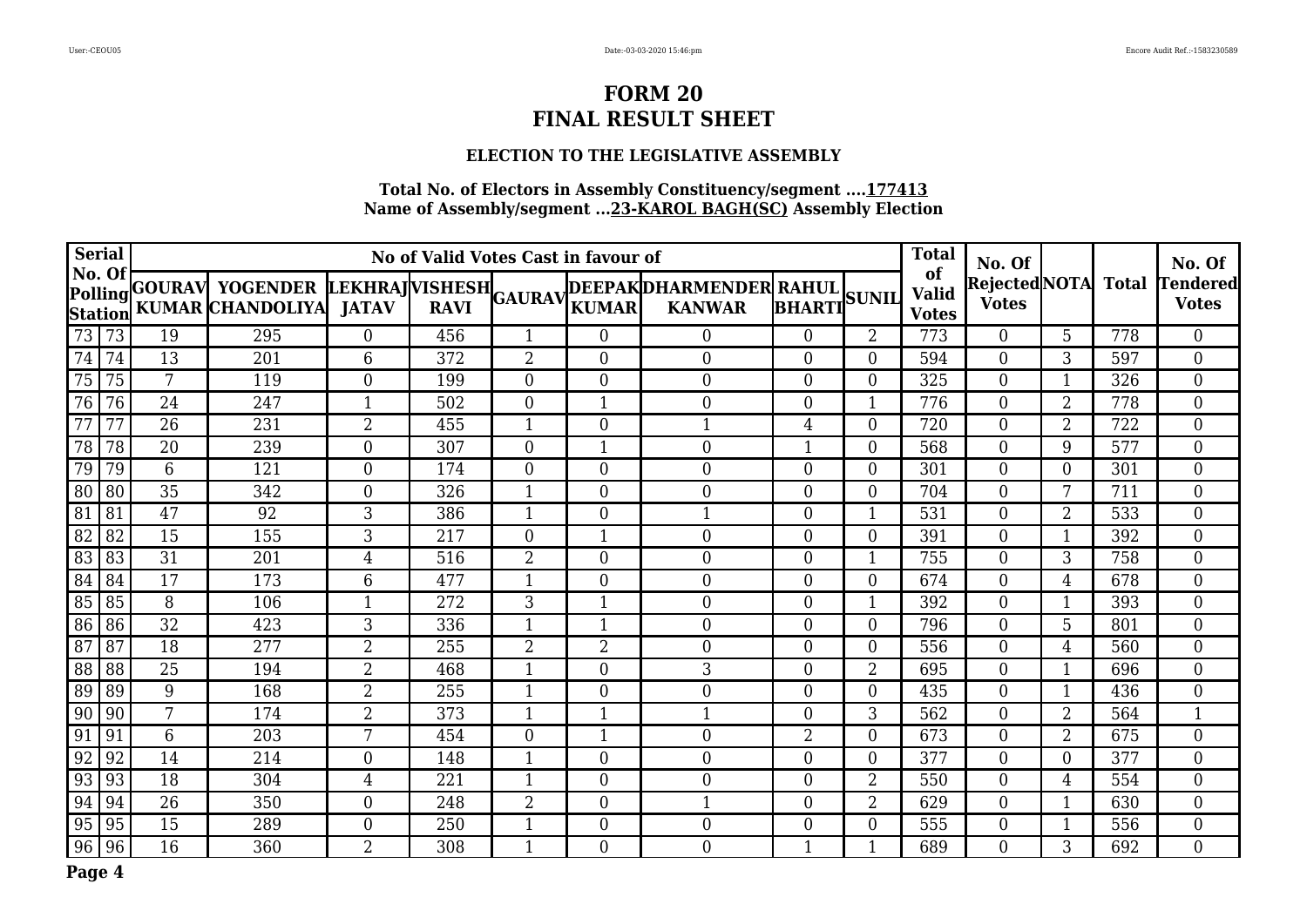#### **ELECTION TO THE LEGISLATIVE ASSEMBLY**

| Serial                   |    |    |                                                    |                                                  | No of Valid Votes Cast in favour of |                  |                  |                                          |                     |                | <b>Total</b>                       | No. Of                              |                |              | No. Of                   |
|--------------------------|----|----|----------------------------------------------------|--------------------------------------------------|-------------------------------------|------------------|------------------|------------------------------------------|---------------------|----------------|------------------------------------|-------------------------------------|----------------|--------------|--------------------------|
| No. Of<br><b>Station</b> |    |    | Polling GOURAV YOGENDER<br><b>KUMAR CHANDOLIYA</b> | LEKHRAJVISHESH <sub>GAURAV</sub><br><b>JATAV</b> | <b>RAVI</b>                         |                  | <b>KUMAR</b>     | DEEPAKDHARMENDER RAHUL,<br><b>KANWAR</b> | <b>BHARTI</b> SUNIL |                | of<br><b>Valid</b><br><b>Votes</b> | <b>RejectedNOTA</b><br><b>Votes</b> |                | <b>Total</b> | Tendered<br><b>Votes</b> |
| $\boxed{97}$             | 97 | 17 | 203                                                | $\overline{0}$                                   | 157                                 | $\theta$         | 1                | $\overline{0}$                           | $\overline{0}$      | 1              | 379                                | $\overline{0}$                      | 1              | 380          | $\overline{0}$           |
| $\boxed{98}$             | 98 | 16 | 301                                                | $\overline{0}$                                   | 387                                 | 3                | 0                | $\overline{0}$                           | $\overline{0}$      | $\overline{0}$ | 707                                | $\overline{0}$                      |                | 708          | $\overline{0}$           |
| $\boxed{99}$             | 99 | 18 | 265                                                | 16                                               | 426                                 | $\mathbf{1}$     | $\boldsymbol{0}$ | $\overline{2}$                           | $\overline{0}$      | 6              | 734                                | $\boldsymbol{0}$                    | $\Omega$       | 734          | $\boldsymbol{0}$         |
| 100 100                  |    | 24 | 206                                                | 6                                                | 413                                 | $\mathbf{1}$     | $\boldsymbol{0}$ | $\boldsymbol{0}$                         | 1                   | 3              | 654                                | $\overline{0}$                      | $\overline{2}$ | 656          | $\overline{0}$           |
| $\sqrt{101}101$          |    | 24 | 128                                                | 3                                                | 582                                 | 1                | $\boldsymbol{0}$ | $\overline{2}$                           | 2                   | -1             | 743                                | $\overline{0}$                      | 3              | 746          | $\overline{0}$           |
| 102102                   |    | 14 | 167                                                |                                                  | 231                                 | $\overline{2}$   | 2                | $\mathbf{0}$                             | $\overline{0}$      | $\overline{2}$ | 419                                | $\boldsymbol{0}$                    | 1              | 420          | $\boldsymbol{0}$         |
| 103 103                  |    | 15 | 138                                                | 4                                                | 236                                 | $\theta$         | $\mathbf 1$      | $\boldsymbol{0}$                         | 3                   | $\overline{2}$ | 399                                | $\theta$                            | 3              | 402          | $\overline{0}$           |
| 104104                   |    | 15 | 243                                                | 3                                                | 191                                 | 1                | $\boldsymbol{0}$ | $\mathbf{0}$                             | $\boldsymbol{0}$    | $\mathbf{1}$   | 454                                | $\mathbf{0}$                        | 4              | 458          | $\boldsymbol{0}$         |
| 105 105                  |    | 8  | 221                                                | $\overline{0}$                                   | 462                                 | 4                | $\overline{2}$   | $\overline{2}$                           |                     | $\Omega$       | 700                                | $\overline{0}$                      | 1              | 701          | $\boldsymbol{0}$         |
| 106 106                  |    | 17 | 210                                                | 3                                                | 510                                 | $\overline{0}$   | 1                | $\boldsymbol{0}$                         | $\overline{0}$      | $\overline{0}$ | 741                                | $\overline{0}$                      | $\overline{2}$ | 743          | $\boldsymbol{0}$         |
| $\overline{107}$ 107     |    | 23 | 192                                                | 5                                                | 359                                 | 2                | 1                | $\boldsymbol{0}$                         | $\overline{2}$      | $\overline{0}$ | 584                                | $\mathbf{0}$                        | 6              | 590          | $\overline{0}$           |
| 108 108                  |    | 29 | 278                                                | 4                                                | 451                                 | 3                | $\overline{2}$   | $\mathbf{0}$                             | $\overline{2}$      | 1              | 770                                | 0                                   | $\overline{2}$ | 772          | $\boldsymbol{0}$         |
| 109 109                  |    | 18 | 283                                                | 4                                                | 334                                 | $\overline{0}$   | $\mathbf{1}$     | $\boldsymbol{0}$                         |                     | $\overline{0}$ | 641                                | $\overline{0}$                      |                | 642          | $\boldsymbol{0}$         |
| 110 110                  |    | 28 | 306                                                | $\overline{2}$                                   | 387                                 | 1                | $\boldsymbol{0}$ | $\boldsymbol{0}$                         | $\overline{0}$      | $\overline{2}$ | 726                                | $\overline{0}$                      | 4              | 730          | $\overline{0}$           |
| $\sqrt{111111}$          |    | 15 | 202                                                | 6                                                | 402                                 | $\overline{0}$   | $\boldsymbol{0}$ | $\overline{0}$                           |                     | $\overline{0}$ | 626                                | $\overline{0}$                      | $\overline{2}$ | 628          | $\overline{0}$           |
| $\sqrt{112}112$          |    | 13 | 128                                                | 3                                                | 317                                 | $\boldsymbol{0}$ | $\boldsymbol{0}$ | $\boldsymbol{0}$                         | $\boldsymbol{0}$    | $\overline{0}$ | 461                                | $\overline{0}$                      | $\Omega$       | 461          | $\boldsymbol{0}$         |
| 113 113                  |    | 17 | 93                                                 | 3                                                | 423                                 | 1                | $\overline{0}$   | $\overline{4}$                           | $\overline{0}$      | $\overline{0}$ | 541                                | $\overline{0}$                      | 1              | 542          | $\overline{0}$           |
| $\sqrt{114}114$          |    | 18 | 143                                                | $\overline{2}$                                   | 527                                 | 3                |                  | $\overline{2}$                           | $\overline{0}$      | $\mathbf 1$    | 697                                | $\boldsymbol{0}$                    |                | 698          | $\boldsymbol{0}$         |
| $\sqrt{115}115$          |    | 22 | 154                                                | $\,6\,$                                          | 549                                 | 3                | $\boldsymbol{0}$ | 3                                        | 2                   | $\overline{2}$ | 741                                | $\overline{0}$                      |                | 742          | $\boldsymbol{0}$         |
| 116 116                  |    | 19 | 271                                                | 5                                                | 513                                 | $\overline{2}$   | $\overline{0}$   | 3                                        | 1                   | $\overline{0}$ | 814                                | $\theta$                            | 4              | 818          | $\overline{0}$           |
| 117 117                  |    | 26 | 306                                                | $\overline{2}$                                   | 250                                 | $\overline{0}$   | $\boldsymbol{0}$ | $\overline{2}$                           |                     | $\overline{0}$ | 587                                | $\overline{0}$                      | $\overline{2}$ | 589          | $\overline{0}$           |
| 118 18                   |    | 33 | 146                                                | 8                                                | 489                                 | 2                | $\boldsymbol{0}$ | $\boldsymbol{0}$                         | $\boldsymbol{0}$    | $\overline{0}$ | 678                                | $\overline{0}$                      | 3              | 681          | $\overline{0}$           |
| $\sqrt{119}119$          |    | 26 | 245                                                | 8                                                | 360                                 | $\mathbf{1}$     | 1                | $\mathbf{1}$                             | 12                  | $\mathbf{1}$   | 655                                | $\overline{0}$                      | 3              | 658          | $\overline{0}$           |
| 120 120                  |    | 15 | 225                                                | 16                                               | 362                                 | $\overline{0}$   | 2                | 3                                        | $\overline{2}$      | $\overline{2}$ | 627                                | $\overline{0}$                      |                | 628          | $\overline{0}$           |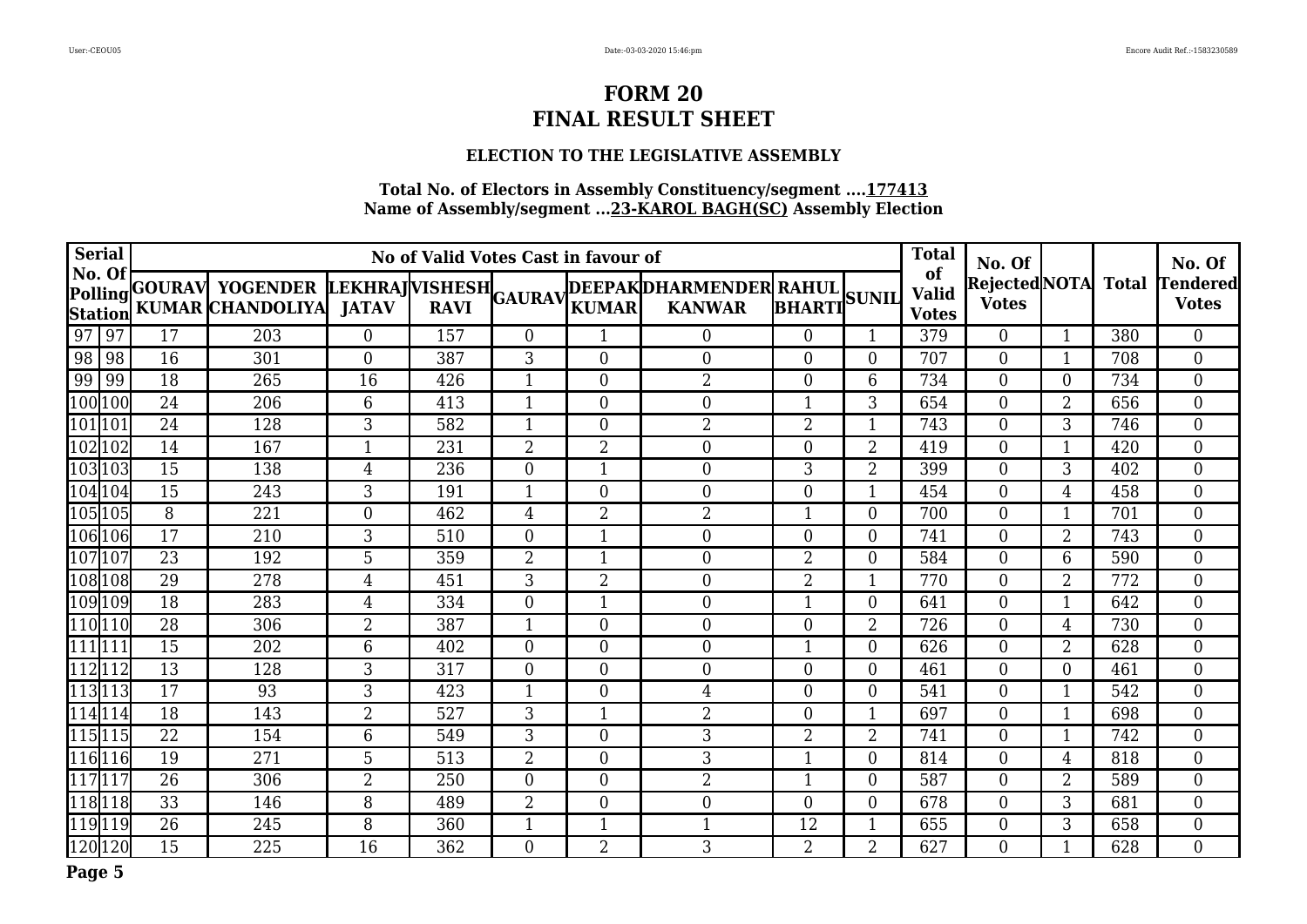### **ELECTION TO THE LEGISLATIVE ASSEMBLY**

| <b>Serial</b>      |     |                  |                                                     |                | No of Valid Votes Cast in favour of  |                  |                  |                                         |                |                  | <b>Total</b>                       | No. Of                       |                |              | No. Of                    |
|--------------------|-----|------------------|-----------------------------------------------------|----------------|--------------------------------------|------------------|------------------|-----------------------------------------|----------------|------------------|------------------------------------|------------------------------|----------------|--------------|---------------------------|
| No. Of             |     |                  | Polling GOURAV YOGENDER<br>Station KUMAR CHANDOLIYA | <b>JATAV</b>   | LEKHRAJVISHESH GAURAV<br><b>RAVI</b> |                  | <b>KUMAR</b>     | DEEPAKDHARMENDER RAHUL<br><b>KANWAR</b> | BHARTISUNIL    |                  | of<br><b>Valid</b><br><b>Votes</b> | RejectedNOTA<br><b>Votes</b> |                | <b>Total</b> | Tendered <br><b>Votes</b> |
| 121 121            |     | 6                | 106                                                 | 4              | 152                                  | 3                | 0                | $\overline{2}$                          | $\overline{0}$ | 1                | 274                                | $\theta$                     | $\theta$       | 274          | $\boldsymbol{0}$          |
| 122 122            |     | $\overline{4}$   | 325                                                 | 12             | 401                                  | 3                | 1                | 3                                       | $\overline{0}$ | $\boldsymbol{0}$ | 749                                | $\boldsymbol{0}$             | 4              | 753          | $\overline{0}$            |
| 123 123            |     | 18               | 283                                                 | 12             | 395                                  | 4                | $\overline{0}$   | $\overline{0}$                          | 10             | 3                | 725                                | $\overline{0}$               | $\Omega$       | 725          | $\boldsymbol{0}$          |
| 124 124            |     | 8                | 190                                                 | $\overline{0}$ | 406                                  | 2                | $\boldsymbol{0}$ | $\boldsymbol{0}$                        | 1              | $\overline{0}$   | 607                                | $\theta$                     | 3              | 610          | $\overline{0}$            |
| $\sqrt{125}$  125  |     | 26               | 198                                                 | 4              | 376                                  | $\overline{0}$   | 1                | $\overline{0}$                          | $\overline{0}$ | 2                | 607                                | $\overline{0}$               | 4              | 611          | $\overline{0}$            |
| 126126             |     | 21               | 249                                                 | $\Omega$       | 420                                  | $\mathbf{1}$     | $\overline{0}$   | $\overline{0}$                          | $\overline{0}$ | $\overline{0}$   | 691                                | $\overline{0}$               | 5              | 696          | $\overline{0}$            |
| 127127             |     | 19               | 117                                                 | 6              | 468                                  | $\mathbf{1}$     | 1                | $\overline{2}$                          | 1              | 3                | 618                                | $\overline{0}$               |                | 619          | $\overline{0}$            |
| 128 128            |     | 17               | 107                                                 | $\overline{0}$ | 122                                  | $\boldsymbol{0}$ | $\boldsymbol{0}$ | $\overline{0}$                          | 1              | $\boldsymbol{0}$ | 247                                | $\overline{0}$               | $\overline{2}$ | 249          | $\boldsymbol{0}$          |
| 129 129            |     | 17               | 100                                                 | $\overline{2}$ | 206                                  | $\overline{0}$   | $\overline{0}$   | $\overline{0}$                          | $\overline{0}$ | $\overline{0}$   | 325                                | $\overline{0}$               | $\overline{2}$ | 327          | $\overline{0}$            |
| 130 130            |     | 6                | 70                                                  | $\mathbf{1}$   | 186                                  | $\boldsymbol{0}$ | 1                | $\boldsymbol{0}$                        | $\overline{0}$ | $\overline{0}$   | 264                                | $\theta$                     | $\theta$       | 264          | $\overline{0}$            |
| 131131             |     | $\boldsymbol{0}$ | 49                                                  | $\overline{0}$ | 71                                   | $\overline{0}$   | $\overline{0}$   | $\overline{0}$                          | $\overline{0}$ | $\overline{0}$   | 120                                | $\overline{0}$               |                | 121          | $\overline{0}$            |
| 132132             |     | 23               | 314                                                 |                | 368                                  | $\overline{0}$   | $\overline{0}$   | $\overline{0}$                          | $\theta$       | $\theta$         | 706                                | $\overline{0}$               | 4              | 710          | $\boldsymbol{0}$          |
| 133 133            |     | 105              | 355                                                 |                | 349                                  | $\overline{2}$   | $\boldsymbol{0}$ | $\mathbf{1}$                            | 1              | $\overline{0}$   | 814                                | $\overline{0}$               | 3              | 817          | $\mathbf{1}$              |
| 134 134            |     | 107              | 277                                                 | 2              | 367                                  | $\overline{0}$   | $\overline{0}$   | $\mathbf 1$                             | $\overline{0}$ |                  | 755                                | $\overline{0}$               | 4              | 759          | $\overline{0}$            |
| 135 135            |     | 22               | 177                                                 |                | 243                                  | $\mathbf{1}$     | $\boldsymbol{0}$ | $\mathbf{0}$                            | 1              | $\Omega$         | 445                                | $\overline{0}$               | $\overline{0}$ | 445          | $\overline{0}$            |
| 136 136            |     | 22               | 231                                                 | 4              | 363                                  | $\overline{2}$   | 2                | $\overline{2}$                          | $\overline{0}$ | $\mathbf 1$      | 627                                | $\theta$                     | 3              | 630          | $\overline{0}$            |
| 137137             |     | 16               | 257                                                 | 2              | 328                                  | 1                | $\boldsymbol{0}$ | 3                                       | 1              | $\boldsymbol{0}$ | 608                                | $\overline{0}$               | 2              | 610          | $\overline{0}$            |
| 138 138            |     | 10               | 212                                                 | 3              | 194                                  | 1                | $\overline{0}$   | $\theta$                                | $\Omega$       | $\Omega$         | 420                                | $\overline{0}$               | $\overline{2}$ | 422          | $\boldsymbol{0}$          |
| 139 139            |     | 25               | 246                                                 | 1              | 245                                  | $\mathbf{1}$     | $\boldsymbol{0}$ | $\boldsymbol{0}$                        | $\overline{0}$ | $\overline{0}$   | 518                                | $\theta$                     | 5              | 523          | $\overline{0}$            |
| $\sqrt{140}$ $140$ |     | 34               | 299                                                 | 6              | 316                                  | 2                | 1                | 4                                       | 1              |                  | 664                                | $\overline{0}$               | 8              | 672          | $\overline{0}$            |
| $\overline{141}$   | 141 | 26               | 234                                                 | $\overline{0}$ | 409                                  | $\mathbf{1}$     | $\overline{2}$   | $\boldsymbol{0}$                        | $\overline{0}$ | $\overline{0}$   | 672                                | $\overline{0}$               | 3              | 675          | $\overline{0}$            |
| 142 142            |     | 9                | 114                                                 | $\overline{0}$ | 153                                  | $\mathbf{1}$     | $\boldsymbol{0}$ | $\boldsymbol{0}$                        | $\overline{0}$ | $\mathbf 1$      | 278                                | $\theta$                     |                | 279          | $\overline{0}$            |
| 143143             |     | 35               | 298                                                 |                | 391                                  | $\boldsymbol{0}$ | $\boldsymbol{0}$ | $\mathbf{0}$                            | 1              | $\boldsymbol{0}$ | 726                                | $\overline{0}$               | 3              | 729          | $\overline{0}$            |
| 144 144            |     | 31               | 89                                                  | $\overline{2}$ | 313                                  | 2                | $\overline{0}$   | $\theta$                                | $\Omega$       | $\Omega$         | 437                                | $\overline{0}$               | $\overline{2}$ | 439          | $\overline{0}$            |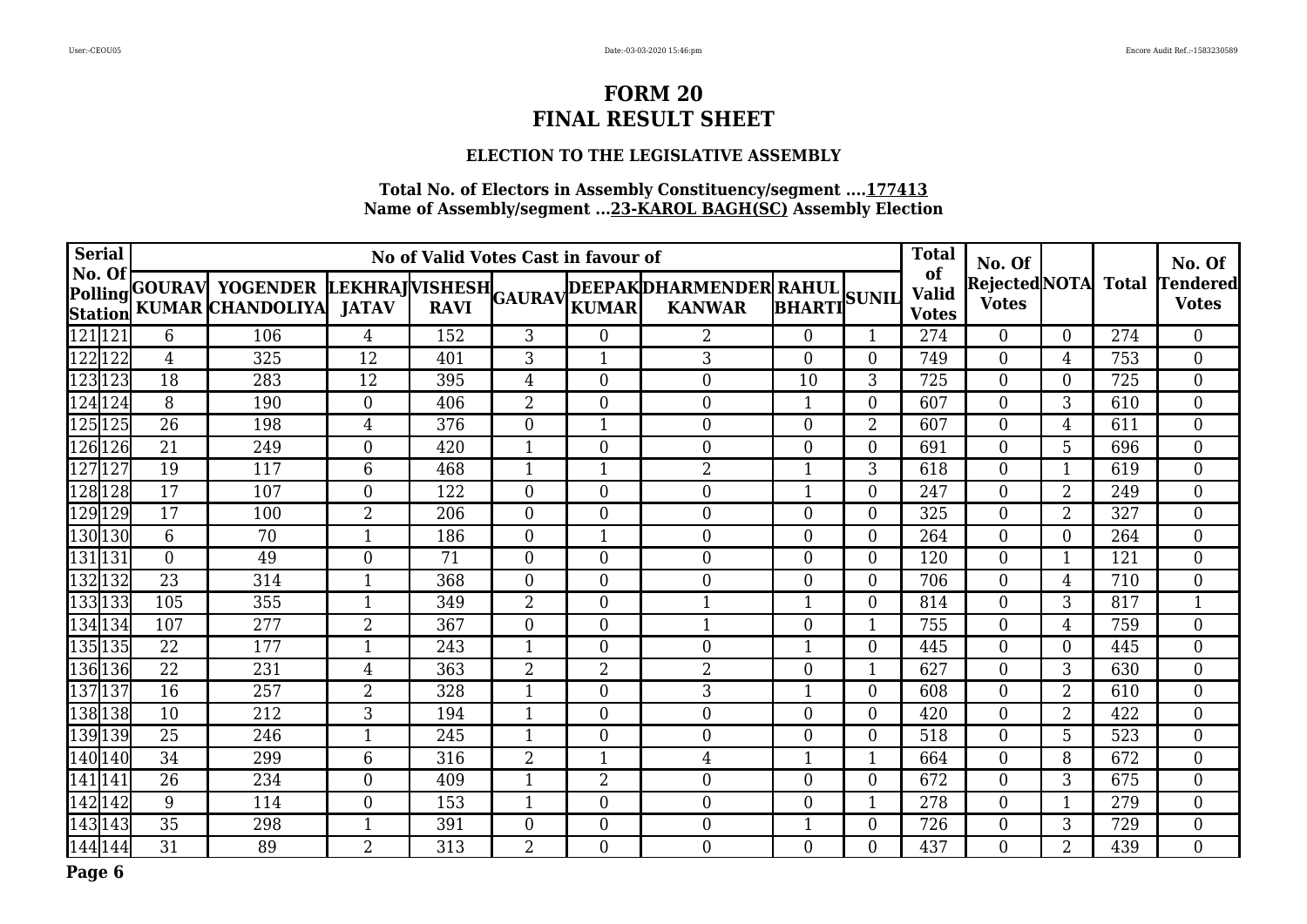### **ELECTION TO THE LEGISLATIVE ASSEMBLY**

| Serial           |    |                                                     |                                       | No of Valid Votes Cast in favour of |                  |                  |                                           |                     |                | <b>Total</b>                       | No. Of                         |                |              | No. Of                          |
|------------------|----|-----------------------------------------------------|---------------------------------------|-------------------------------------|------------------|------------------|-------------------------------------------|---------------------|----------------|------------------------------------|--------------------------------|----------------|--------------|---------------------------------|
| No. Of           |    | Polling GOURAV YOGENDER<br>Station KUMAR CHANDOLIYA | LEKHRAJVISHESH GAURAV<br><b>JATAV</b> | <b>RAVI</b>                         |                  | <b>KUMAR</b>     | DEEPAKDHARMENDER  RAHUL,<br><b>KANWAR</b> | <b>BHARTI</b> SUNIL |                | of<br><b>Valid</b><br><b>Votes</b> | Rejected NOTA <br><b>Votes</b> |                | <b>Total</b> | <b>Tendered</b><br><b>Votes</b> |
| 145 145          | 28 | 193                                                 | $\overline{2}$                        | 175                                 | $\Omega$         | $\overline{0}$   | $\overline{0}$                            | $\Omega$            | $\Omega$       | 398                                | $\theta$                       | 5              | 403          | $\overline{0}$                  |
| 146 146          | 36 | 255                                                 | 2                                     | 417                                 | $\overline{2}$   |                  | $\mathbf 1$                               | $\overline{0}$      | $\overline{0}$ | 714                                | $\mathbf{0}$                   | $\overline{2}$ | 716          | $\overline{0}$                  |
| $\sqrt{147}147$  | 29 | 281                                                 | 2                                     | 365                                 | $\mathbf{1}$     | $\boldsymbol{0}$ | $\boldsymbol{0}$                          | $\overline{0}$      | 1              | 679                                | $\mathbf{0}$                   | 4              | 683          | $\overline{0}$                  |
| 148 148          | 16 | 152                                                 | 0                                     | 205                                 | $\overline{0}$   | 1                | $\mathbf{0}$                              | $\overline{0}$      | $\mathbf 1$    | 375                                | $\overline{0}$                 |                | 376          | $\boldsymbol{0}$                |
| $\sqrt{149}149$  | 29 | 260                                                 | 2                                     | 315                                 | $\overline{0}$   | 0                | $\overline{0}$                            | $\overline{0}$      | $\overline{0}$ | 606                                | $\overline{0}$                 |                | 607          | $\overline{0}$                  |
| 150 150          | 8  | 231                                                 | 5                                     | 406                                 | $\mathbf{1}$     | $\boldsymbol{0}$ | $\boldsymbol{0}$                          | $\boldsymbol{0}$    | 1              | 652                                | $\boldsymbol{0}$               | 10             | 662          | $\boldsymbol{0}$                |
| 151 151          | 21 | 141                                                 | 9                                     | 334                                 | $\overline{2}$   | $\boldsymbol{0}$ | 1                                         | $\overline{0}$      |                | 509                                | $\overline{0}$                 |                | 510          | $\boldsymbol{0}$                |
| $\sqrt{152}$ 152 | 15 | 257                                                 |                                       | 388                                 | $\boldsymbol{0}$ |                  | $\mathbf 1$                               | $\overline{0}$      |                | 664                                | $\boldsymbol{0}$               | 6              | 670          | $\overline{0}$                  |
| 153 153          | 17 | 241                                                 | 298                                   | $\Omega$                            | $\overline{0}$   | $\boldsymbol{0}$ | $\boldsymbol{0}$                          | $\overline{0}$      | $\overline{0}$ | 556                                | $\boldsymbol{0}$               | $\overline{4}$ | 560          | $\overline{0}$                  |
| 154 154          | 33 | 270                                                 | 0                                     | 374                                 | $\overline{0}$   | $\boldsymbol{0}$ | 1                                         | $\overline{0}$      | $\mathbf 1$    | 679                                | $\overline{0}$                 | 3              | 682          | $\boldsymbol{0}$                |
| 155155           | 15 | 232                                                 | $\overline{0}$                        | 296                                 | 1                |                  | $\boldsymbol{0}$                          |                     | $\overline{0}$ | 546                                | $\overline{0}$                 | 4              | 550          | $\overline{0}$                  |
| 156 156          | 21 | 171                                                 | 2                                     | 378                                 | $\overline{2}$   | 1                | $\boldsymbol{0}$                          | $\mathbf 1$         | 1              | 577                                | $\overline{0}$                 | $\Omega$       | 577          | $\boldsymbol{0}$                |
| 157 157          | 8  | 202                                                 | $\overline{2}$                        | 245                                 | $\mathbf{1}$     | $\boldsymbol{0}$ | $\overline{2}$                            | $\overline{0}$      | $\theta$       | 460                                | $\overline{0}$                 |                | 461          | $\boldsymbol{0}$                |
| 158158           | 16 | 234                                                 | 3                                     | 280                                 | $\overline{0}$   |                  | $\mathbf{0}$                              | 2                   | $\overline{0}$ | 536                                | $\overline{0}$                 | 3              | 539          | $\overline{0}$                  |
| 159 159          | 32 | 206                                                 | 1                                     | 278                                 | $\mathbf{1}$     | $\boldsymbol{0}$ | $\boldsymbol{0}$                          | $\overline{0}$      | $\overline{0}$ | 518                                | $\boldsymbol{0}$               | 5              | 523          | $\boldsymbol{0}$                |
| 160 160          | 20 | 174                                                 | 1                                     | 336                                 | $\overline{2}$   | $\boldsymbol{0}$ | $\boldsymbol{0}$                          | $\overline{0}$      | $\theta$       | 533                                | $\overline{0}$                 | $\overline{2}$ | 535          | $\boldsymbol{0}$                |
| 161 161          | 9  | 204                                                 |                                       | 217                                 | $\overline{2}$   | $\boldsymbol{0}$ | 3                                         | $\boldsymbol{0}$    | $\overline{2}$ | 438                                | $\boldsymbol{0}$               | $\overline{2}$ | 440          | $\overline{0}$                  |
| $\sqrt{162}$ 162 | 11 | 171                                                 | 3                                     | 376                                 | $\overline{0}$   | 1                | $\mathbf 1$                               | $\overline{0}$      | $\Omega$       | 563                                | $\overline{0}$                 | $\overline{2}$ | 565          | $\boldsymbol{0}$                |
| 163 163          | 23 | 206                                                 | $\overline{0}$                        | 338                                 | $\overline{0}$   | $\boldsymbol{0}$ | $\mathbf{1}$                              | $\overline{0}$      | $\overline{0}$ | 568                                | $\overline{0}$                 | 4              | 572          | $\boldsymbol{0}$                |
| 164 164          | 24 | 207                                                 | 5                                     | 306                                 | 1                | $\overline{0}$   | $\overline{2}$                            |                     | $\overline{0}$ | 546                                | $\overline{0}$                 | $\Omega$       | 546          | $\overline{0}$                  |
| 165 165          | 14 | 255                                                 |                                       | 395                                 | $\boldsymbol{0}$ | 1                | $\boldsymbol{0}$                          | 4                   | $\overline{0}$ | 670                                | $\boldsymbol{0}$               | $\overline{2}$ | 672          | $\boldsymbol{0}$                |
| 166 166          | 16 | 218                                                 | 1                                     | 261                                 | $\theta$         | $\boldsymbol{0}$ | $\mathbf{0}$                              | $\mathbf{1}$        | $\theta$       | 497                                | $\overline{0}$                 |                | 498          | $\boldsymbol{0}$                |
| 167167           | 16 | 166                                                 | 3                                     | 223                                 | $\boldsymbol{0}$ |                  | $\boldsymbol{0}$                          | $\boldsymbol{0}$    | $\overline{0}$ | 409                                | $\boldsymbol{0}$               | 3              | 412          | $\boldsymbol{0}$                |
| 168 168          | 22 | 98                                                  |                                       | 320                                 | $\overline{0}$   | $\boldsymbol{0}$ | $\overline{0}$                            | $\overline{0}$      | $\Omega$       | 441                                | $\theta$                       | $\Omega$       | 441          | $\overline{0}$                  |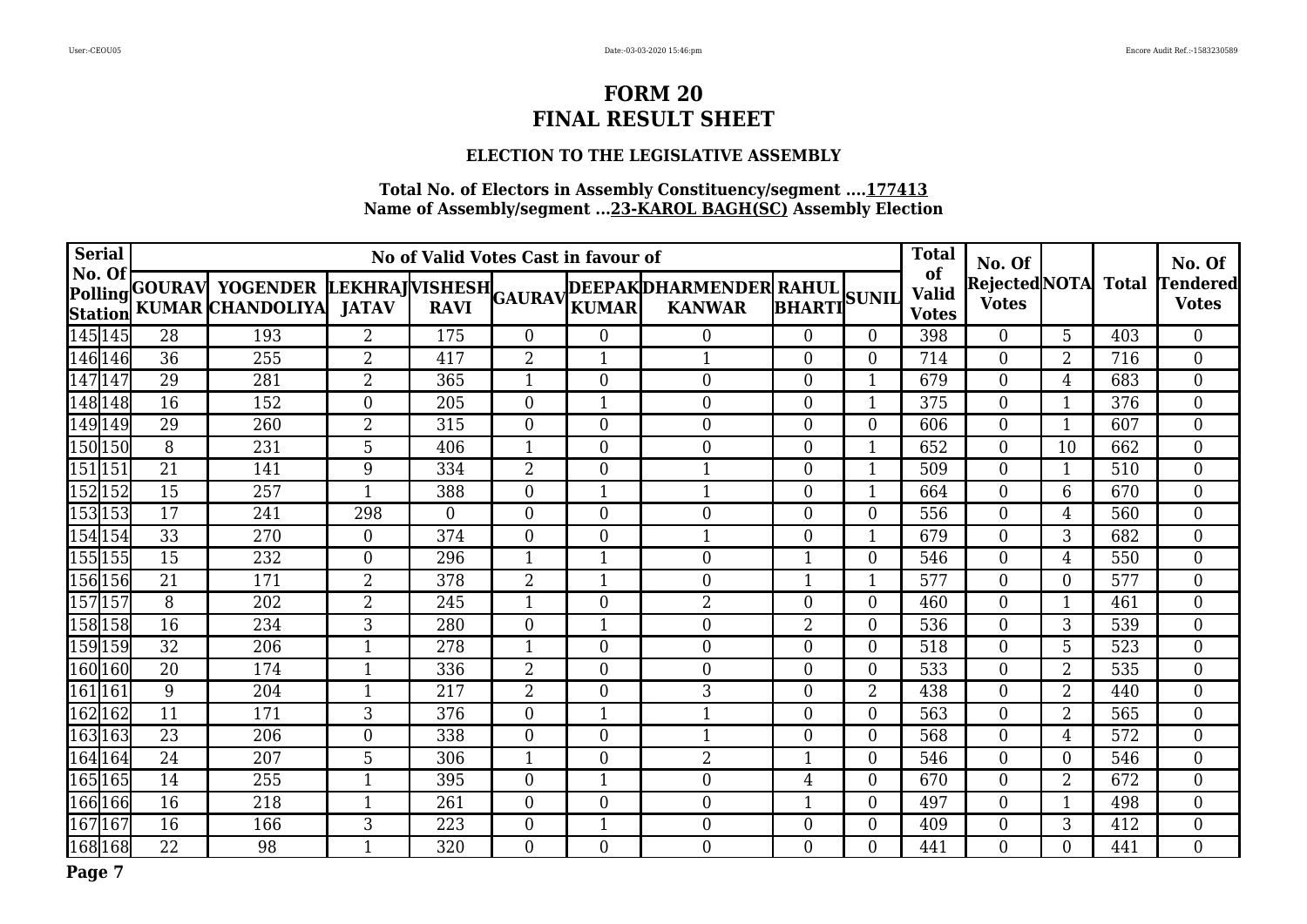### **ELECTION TO THE LEGISLATIVE ASSEMBLY**

|            | <b>Serial</b>                                 |                 |       |                | No of Valid Votes Cast in favour of |                  |                  |                                                                                                                |                |                  | <b>Total</b>                       | No. Of                        |                |              | No. Of                          |
|------------|-----------------------------------------------|-----------------|-------|----------------|-------------------------------------|------------------|------------------|----------------------------------------------------------------------------------------------------------------|----------------|------------------|------------------------------------|-------------------------------|----------------|--------------|---------------------------------|
| No. Of     |                                               |                 |       |                |                                     |                  |                  | Polling GOURAV YOGENDER LEKHRAJ VISHESH GAURAV DEEPAK DHARMENDER RAHUL SUNIL SUNIL SUNIL SUNIL SUNIL TERRATION |                |                  | of<br><b>Valid</b><br><b>Votes</b> | Rejected NOTA<br><b>Votes</b> |                | <b>Total</b> | <b>Tendered</b><br><b>Votes</b> |
|            | 169 169                                       | 22              | 176   | 1              | 262                                 | $\overline{2}$   | 1                | $\overline{0}$                                                                                                 | $\Omega$       | 2                | 466                                | $\overline{0}$                | $\overline{2}$ | 468          | $\overline{0}$                  |
|            | 170 170                                       | 15              | 187   | 2              | 303                                 | $\boldsymbol{0}$ | $\overline{0}$   | $\boldsymbol{0}$                                                                                               |                |                  | 509                                | $\boldsymbol{0}$              | 3              | 512          | $\overline{0}$                  |
| 171171     |                                               | 6               | 177   | 1              | 383                                 | $\overline{0}$   | $\overline{0}$   | $\mathbf{1}$                                                                                                   | $\theta$       | $\overline{0}$   | 568                                | $\overline{0}$                | 3              | 571          | $\overline{0}$                  |
|            | 172 172                                       | $\overline{34}$ | 147   | 6              | 372                                 | 1                | $\overline{0}$   | $\boldsymbol{0}$                                                                                               |                | $\overline{0}$   | 561                                | $\boldsymbol{0}$              | 4              | 565          | $\boldsymbol{0}$                |
|            | 173173                                        | 10              | 145   | 4              | 228                                 | $\overline{2}$   | $\boldsymbol{0}$ | $\mathbf{0}$                                                                                                   | $\theta$       | $\boldsymbol{0}$ | 389                                | $\overline{0}$                | $\overline{0}$ | 389          | $\boldsymbol{0}$                |
|            | 174174                                        | 14              | 201   | 1              | 267                                 | $\mathbf{1}$     | 1                | $\mathbf{0}$                                                                                                   |                | $\overline{2}$   | 488                                | $\overline{0}$                | $\overline{0}$ | 488          | $\boldsymbol{0}$                |
|            | 175 175                                       | 31              | 166   | $\overline{2}$ | 261                                 | $\overline{2}$   | $\overline{0}$   | $\mathbf{1}$                                                                                                   | $\theta$       | $\mathbf{1}$     | 464                                | $\theta$                      | $\theta$       | 464          | $\overline{0}$                  |
|            | 176 176                                       | 19              | 222   | $\overline{2}$ | 333                                 | $\mathbf{1}$     | $\overline{0}$   | $\overline{0}$                                                                                                 | $\Omega$       | 1                | 578                                | $\overline{0}$                | 6              | 584          | $\boldsymbol{0}$                |
|            | 177177                                        | 34              | 280   |                | 354                                 | $\overline{2}$   | $\overline{0}$   | $\overline{2}$                                                                                                 | $\overline{0}$ | $\overline{0}$   | 673                                | $\overline{0}$                | 3              | 676          | $\boldsymbol{0}$                |
|            | 178178                                        | 12              | 189   | 5              | 247                                 | 1                | $\boldsymbol{0}$ | 1                                                                                                              | $\Omega$       | $\overline{0}$   | 455                                | $\overline{0}$                | $\overline{2}$ | 457          | $\boldsymbol{0}$                |
|            | 179179                                        | 18              | 191   | $\overline{4}$ | 309                                 | $\overline{2}$   | $\mathbf{1}$     | $\mathbf{1}$                                                                                                   |                | 1                | 528                                | $\overline{0}$                | $\overline{0}$ | 528          | $\boldsymbol{0}$                |
|            | 180 180                                       | 27              | 224   | 2              | 275                                 | $\mathbf{1}$     | $\boldsymbol{0}$ | $\mathbf{0}$                                                                                                   | $\overline{0}$ | $\boldsymbol{0}$ | 529                                | $\boldsymbol{0}$              |                | 530          | $\overline{0}$                  |
|            | 181181                                        | 18              | 327   | $\Omega$       | 278                                 | $\theta$         | $\overline{0}$   | $\overline{0}$                                                                                                 | $\Omega$       | $\overline{0}$   | 623                                | $\theta$                      | 2              | 625          | $\boldsymbol{0}$                |
| <b>EVM</b> | <b>Total</b><br><b>Votes</b>                  | 3365            | 35686 | 782            | 67423                               | 192              | 67               | 171                                                                                                            | 106            | 102              | 107894                             | $\bf{0}$                      |                | 445 108339   | 3                               |
| Total      | Postal<br>Ballot<br><b>Votes</b>              | $\overline{0}$  | 48    |                | 71                                  | $\overline{0}$   | 0                | $\boldsymbol{0}$                                                                                               | $\overline{0}$ | $\overline{0}$   | 120                                | 53                            | 2              | 175          | $\overline{0}$                  |
|            | <b>Total</b><br><b>Votes</b><br><b>Polled</b> | 3365            | 35734 | 783            | 67494                               | 192              | 67               | 171                                                                                                            | 106            | 102              | 108014                             | 53                            |                | 447 108514   | 3                               |